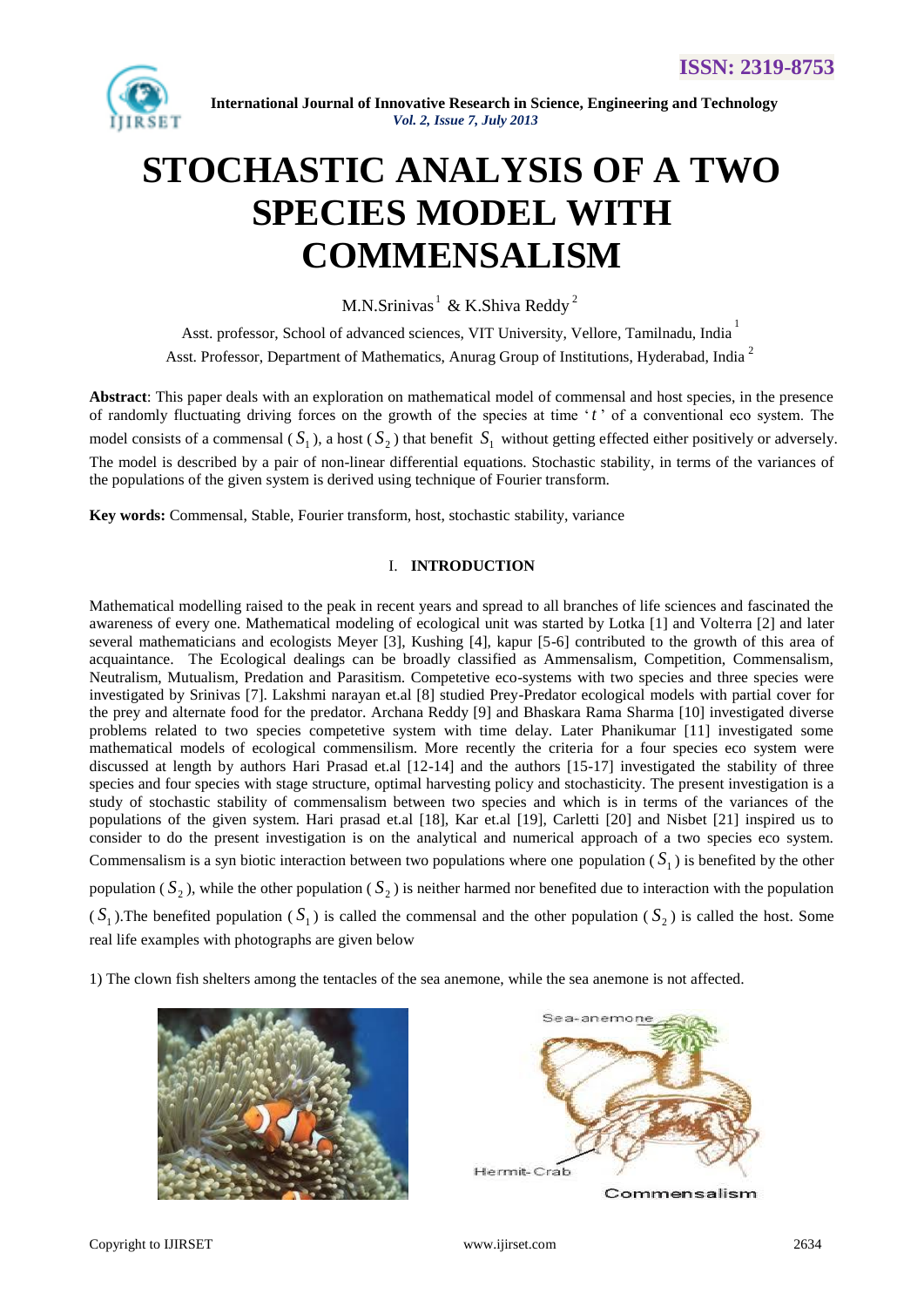

2) Epiphytes are small green plants found growing on other plants for space only. They absorb water and minerals from the atmosphere by their hygroscopic roots and prepare their own food. The plants are not harmed in anyway.



3) A Squirrel in an oak tree gets a place to live and food for its survival, while the tree remains neither benefited nor harmed.





# **II. STOCHASTIC MODEL**

The model equations for two species commensal-host are given by the following system of non linear differential equations using the following details.  $x(t)$ : The population strength of commensal species  $(S_1)$ ;  $y(t)$ : The population strength of host species  $(S_2)$ ;  $t$ : The time instant;  $a_1$  and  $a_2$ : growth rates of commensal and host species respectively;  $a_{11}$ : self inhibition coefficient of  $(S_1)$ ;  $a_{22}$ : self inhibition coefficient of  $(S_2)$ ;  $a_{12}$ : commensal coefficient of  $(S_1)$  due to  $(S_2)$ ;

$$
\frac{dx}{dt} = a_1 x - a_{11} x^2 + a_{12} xy + \eta_1 \varphi_1(t)
$$
\n(2.1)

$$
\frac{dy}{dt} = a_2 y - a_{22} y^2 + \eta_2 \varphi_2(t)
$$
\n(2.2)

 $\eta_1$  and  $\eta_2$  are real constants and  $\varphi(t) = [\varphi_1(t), \varphi_2(t)]$  is a two dimensional Gaussian white noise process agreeable

$$
E\Big[\varphi_i\big(t\big)\Big] = 0; \ i = 1, 2
$$
\n
$$
E\Big[\varphi_i\big(t\big)\varphi_j\big(t'\big)\Big] = \delta_{ij}\delta\big(t - t'\big); \ i = j = 1, 2
$$
\n
$$
(2.3)
$$
\n
$$
(2.4)
$$

where  $\delta_{ij}$  and  $\delta$  are Kronecker and Dirac delta functions respectively.

Let 
$$
x(t) = u_1(t) + S^*
$$
;  $y(t) = u_2(t) + P^*$ ; (2.5)

$$
\frac{dx}{dt} = \frac{du_1(t)}{dt}; \frac{dy}{dt} = \frac{du_2(t)}{dt};
$$

Copyright to IJIRSET [www.ijirset.com](http://www.ijirset.com/) 2635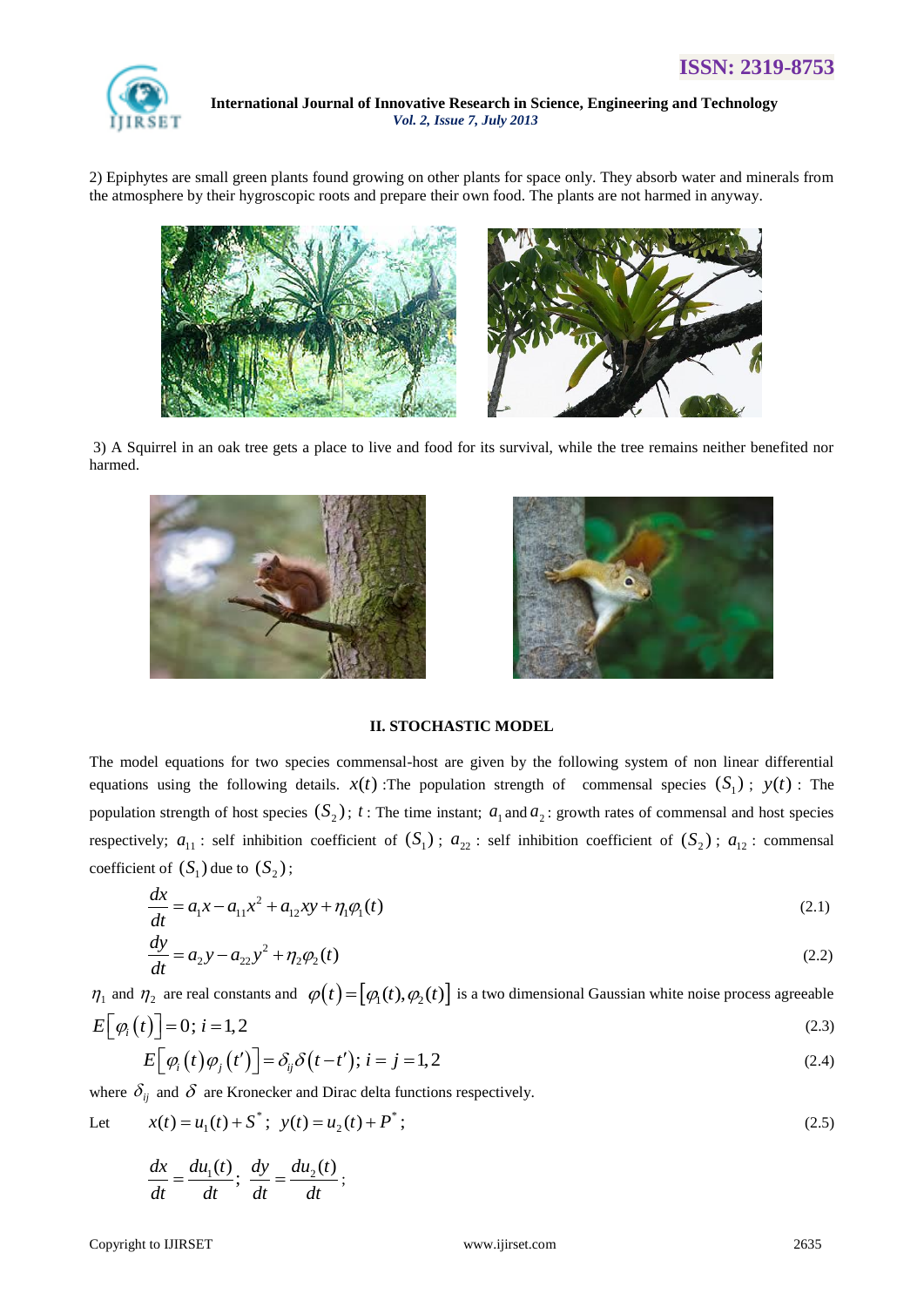

Using (2.5), equation (2.1) becomes  
\n
$$
\frac{du_1(t)}{dt} = a_1u_1(t) + a_1S^* - a_{11}u_1^2(t) - a_{11}(S^*)^2 - 2a_{11}u_1(t)S^*
$$
\n
$$
+ a_{12}u_1(t)u_2(t) + a_{12}S^*P^* + a_{12}u_1(t)P^* + a_{12}u_2(t)S^* + \eta_1\phi_1(t)
$$
\n(2.6)

$$
+a_{12}u_1(t)u_2(t) + a_{12}S^*P^* + a_{12}u_1(t)P^* + a_{12}u_2(t)S^* + \eta_1\varphi_1(t)
$$
\n
$$
\text{The linear part of (2.6) is } \frac{du_1(t)}{dt} = -a_{11}u_1(t)S^* + a_{12}u_2(t)S^* + \eta_1\varphi_1(t) \tag{2.7}
$$

The linear part of (2.6) is 
$$
\frac{a u_1(t)}{dt} = -a_{11} u_1(t) S^* + a_{12} u_2(t) S^* + \eta_1 \varphi_1(t)
$$
(2.7)  
Again using (2.5) equation (2.2) becomes  

$$
\frac{d u_2(t)}{dt} = a_2 u_2(t) + a_2 P^* - a_{22} u_2^2(t) - a_{22} (P^*)^2 - 2a_{22} u_2(t) P^* + \eta_2 \varphi_2(t)
$$
(2.8)

The linear part of (2.8) is 
$$
\frac{du_2}{dt} = -a_{22}u_2(t)P^* + \eta_2\varphi_2(t)
$$
 (2.9)

Taking the Fourier transform on both sides of (2.7), (2.9) we get,  
\n
$$
\eta_1 \tilde{\varphi}_1(\omega) = \left( i\omega + a_{11} S^* \right) \tilde{\mu}_1(\omega) - a_{12} S^* \tilde{\mu}_2(\omega)
$$
\n(2.10)

$$
\eta_2 \tilde{\varphi}_2(\omega) = (i\omega + a_{22}P^*)\tilde{u}_2(\omega) \tag{2.11}
$$

The matrix form of (2.10),(2.11) is  $M(\omega)\tilde{u}(\omega) = \tilde{\phi}(\omega)$  $\tilde{\rho}(\omega)$  (2.12) where

$$
M(\omega) = \begin{pmatrix} A(\omega) & B(\omega) \\ C(\omega) & D(\omega) \end{pmatrix}; \tilde{u}(\omega) = \begin{bmatrix} \tilde{u}_1(\omega) \\ \tilde{u}_2(\omega) \end{bmatrix}; \tilde{\varphi}(\omega) = \begin{bmatrix} \tilde{\varphi}_1(\omega) \\ \tilde{\varphi}_2(\omega) \end{bmatrix};
$$
  

$$
A(\omega) = i\omega + a_{11}S^*; B(\omega) = -a_{12}S^*; C(\omega) = 0; D(\omega) = i\omega + a_{22}P^*
$$
 (2.13)

Eqn.(2.12) can also be written as  $\tilde{u}(\omega) = [M(\omega)]^{-1} \tilde{\varphi}(\omega)$ 

Let 
$$
\begin{bmatrix} M(\omega) \end{bmatrix}^{-1} = K(\omega)
$$
, therefore,  $\tilde{u}(\omega) = K(\omega)\tilde{\varphi}(\omega)$  (2.14)  
 $\begin{bmatrix} D(\omega) & B(\omega) \end{bmatrix}$ 

where 
$$
K(\omega) = \begin{bmatrix} \frac{D(\omega)}{|M(\omega)|} & -\frac{B(\omega)}{|M(\omega)|} \\ -\frac{C(\omega)}{|M(\omega)|} & \frac{A(\omega)}{|M(\omega)|} \end{bmatrix}
$$

if the function  $Y(t)$  has a zero mean value, then the fluctuation intensity (variance) of it's components in the frequency interval  $\left[\omega, \omega + d\omega\right]$  is  $S_Y(\omega) d\omega$ 

where  $S_Y(\omega)$  is spectral density of Y and is defined as

$$
S_Y(\omega) = \lim_{\tilde{T} \to \infty} \frac{\left| \tilde{Y}(\omega) \right|^2}{\tilde{T}} \tag{2.16}
$$

If Y has a zero mean value, the inverse transform of  $S_Y(\omega)$  is the auto covariance function

$$
C_Y(\tau) = \frac{1}{2\pi} \int_{-\infty}^{\infty} S_Y(\omega) e^{i\omega \tau} d\omega
$$
\n(2.17)

The corresponding variance of fluctuations in  $Y(t)$  is given by

$$
\sigma_Y^2 = C_Y(0) = \frac{1}{2\pi} \int_{-\infty}^{\infty} S_Y(\omega) d\omega \tag{2.18}
$$

and the auto correlation function is the normalized auto covariance

$$
P_Y(\tau) = \frac{C_Y(\tau)}{C_Y(0)}\tag{2.19}
$$

(2.15)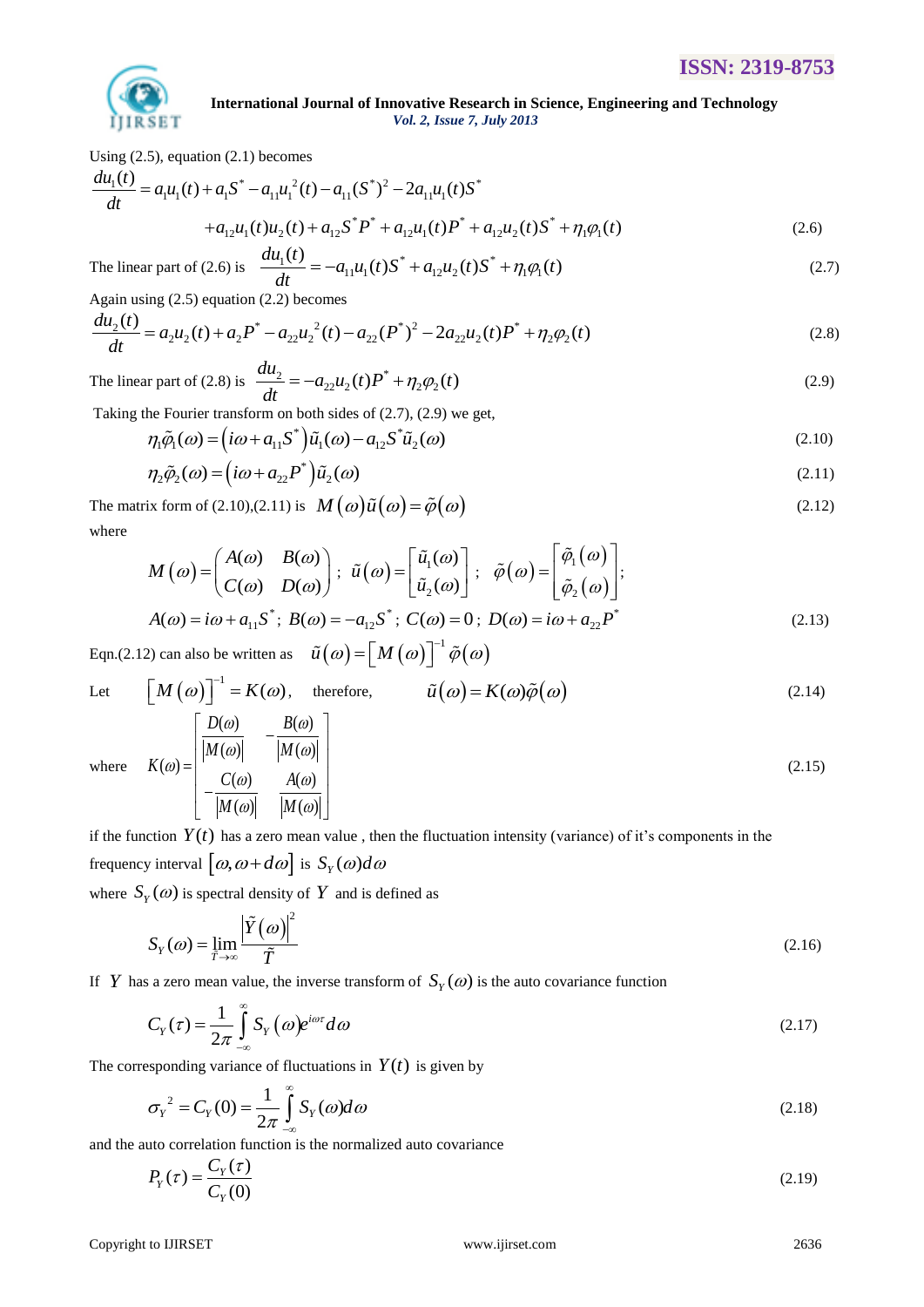

For a Gaussian white noise process, it is  
\n
$$
S_{\xi_i\xi_j}(\omega) = \lim_{\hat{T} \to +\infty} \frac{E\left[\tilde{\varphi}_i(\omega)\tilde{\varphi}_j(\omega)\right]}{\hat{T}}
$$
\n
$$
= \lim_{\hat{T} \to +\infty} \frac{1}{\hat{T}} \int_{-\hat{T}}^{\hat{T}} \frac{\hat{\tau}}{\hat{\tau}} \frac{\hat{\tau}}{\hat{\tau}} E\left[\tilde{\varphi}_i(t)\tilde{\varphi}_j(t)\right] e^{-i\omega(t-t)} dt dt
$$
\n
$$
= \delta_{ij} \tag{2.20}
$$

$$
\tilde{u}_i(\omega) = \sum_{j=1}^2 K_{ij}(\omega)\tilde{\varphi}_j(\omega); i = 1, 2
$$
\n(2.21)

From (2.14), we have

$$
S_{u_i}(\omega) = \sum_{j=1}^{2} \eta_j \left| K_{ij}(\omega) \right|^2 ; i = 1, 2
$$
 (2.22)

From (2.16) we have

Hence by (2.18) and (2.22), the intensities of fluctuations in the variable  $u_i$ ;  $i = 1, 2$  are given by

$$
\sigma_{u_i}^2 = \frac{1}{2\pi} \sum_{j=1}^2 \int_{-\infty}^{\infty} \eta_j \left| K_{ij}(\omega) \right|^2 d\omega; \ i = 1, 2
$$
 (2.23)

and by (2.15), we obtain

2.15), we obtain  
\n
$$
\sigma_{u_i}^2 = \frac{1}{2\pi} \left\{ \int_{-\infty}^{\infty} \alpha_i \left| \frac{D(\omega)}{|M(\omega)|} \right|^2 d\omega + \int_{-\infty}^{\infty} \alpha_i \left| \frac{B(\omega)}{|M(\omega)|} \right|^2 d\omega \right\}
$$
\n
$$
\sigma_{u_2}^2 = \frac{1}{2\pi} \left\{ \int_{-\infty}^{\infty} \alpha_i \left| \frac{A(\omega)}{|M(\omega)|} \right|^2 d\omega + \int_{-\infty}^{\infty} \alpha_i \left| \frac{C(\omega)}{|M(\omega)|} \right|^2 d\omega \right\}
$$
\n
$$
|M(\omega)| = |R(\omega)| + i |I(\omega)| \tag{2.25}
$$

Where

Real part of 
$$
|M(\omega)| = R^2(\omega) = \left[-\omega^2 + a_{11}a_{22}S^*P^*\right]^2
$$
 (2.26)

Real part of 
$$
|M(\omega)| = K^{\circ}(\omega) = [-\omega^{\circ} + a_{11}a_{22}S \quad P]
$$
  
Imaginary part of  $|M(\omega)| = I^2(\omega) = (\omega a_{22}P^* + \omega a_{11}S^*)^2$  (2.27)

Finally from (2.13) we get  $|A(\omega)|^2 = \omega^2 + (a_{11}S^*)^2$ ;

$$
|B(\omega)|^2 = (a_{12}S^*)^2; |C(\omega)|^2 = 0; |D(\omega)|^2 = \omega^2 + (a_{22}P^*)^2
$$
  
By substitution of (2.25), (2.13) in (2.24) we get

By substitution of (2.25), (2.13) in (2.24), we get,  
\n
$$
\sigma_{u_1}^2 = \frac{1}{2\pi} \left\{ \int_{-\infty}^{\infty} \frac{1}{R^2(\omega) + I^2(\omega)} \left[ \eta_1 \left\{ \omega^2 + (a_{22}P^*)^2 \right\} + \eta_2 (a_{12}S^*)^2 \right] d\omega \right\}
$$
\n(2.29)

$$
\sigma_{u_1} = \frac{1}{2\pi} \left\{ \int_{-\infty}^{\infty} \frac{R^2(\omega) + I^2(\omega)}{R^2(\omega) + I^2(\omega)} \left[ \eta_1 \left\{ \omega^2 + (a_{11}S^*)^2 \right\} + \eta_2(0)^2 \right] d\omega \right\}
$$
\n
$$
\sigma_{u_2}^2 = \frac{1}{2\pi} \left\{ \int_{-\infty}^{\infty} \frac{1}{R^2(\omega) + I^2(\omega)} \left[ \eta_1 \left\{ \omega^2 + (a_{11}S^*)^2 \right\} + \eta_2(0)^2 \right] d\omega \right\}
$$
\n(2.30)

If we are interested in the dynamics of system (2.1)-(2.2) with either  $\eta_1 = 0$  or  $\eta_2 = 0$  then the population variances are

$$
\text{If } \eta_1 = 0 \text{, then } \sigma_{u_1}^2 = \frac{\eta_2 (a_{12} S^*)^2}{2\pi} \int_{-\infty}^{\infty} \frac{1}{R^2(\omega) + I^2(\omega)} d\omega \tag{2.31}
$$

$$
\sigma_{u_2}^2 = 0 \tag{2.32}
$$

If 
$$
\eta_2 = 0
$$
, then  $\sigma_{u_1}^2 = \frac{\eta_1}{2\pi} \int_{-\infty}^{\infty} \frac{1}{R^2(\omega) + I^2(\omega)} \left[\omega^2 + (a_{22}P^*)^2\right] d\omega$  (2.33)

### Copyright to IJIRSET [www.ijirset.com](http://www.ijirset.com/) 2637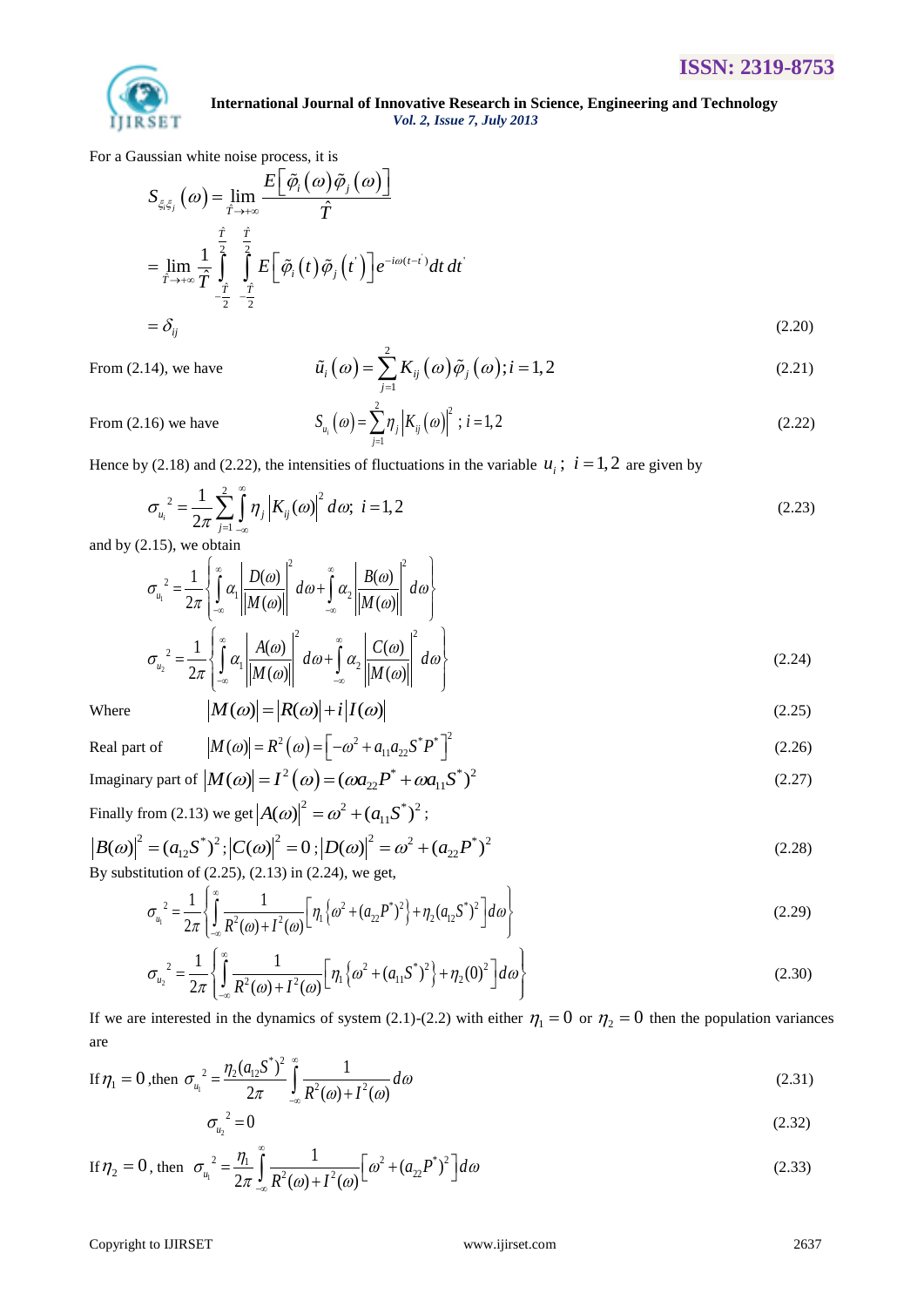

$$
\sigma_{u_2}^2 = \frac{\eta_1}{2\pi} \int_{-\infty}^{\infty} \frac{1}{R^2(\omega) + I^2(\omega)} \Big[ \omega^2 + (\alpha_{11} S^*)^2 \Big] d\omega \tag{2.34}
$$

The expressions in (2.24) give three variances of the populations. The amalgamations over the real line can be appraised which gives the variances of the populations.

# **III. COMPUTER SIMULATION**

For support of our earlier discussed analytical results, we here would like to present some numerical replications with the help of MATLAB 7.3 software package.

Example (1) a1=2.5;a11=0.1;a12=1.5;omga=3.5; a2=1.5;a22=0.8;gama=5.5;



Figures 3.1(a) and 3.1(b) shows that the variation of population against time under random environmental noise, population oscillation gives periodic against time and phase portrait diagram between commensal population and host population respectively with initial values  $x = 10$ ,  $y=20$ 

Example (2) a1=0.5;a11=0.1;a12=1.5;omga=3.5;a2=0.5;a22=0.5;gama=7.5;

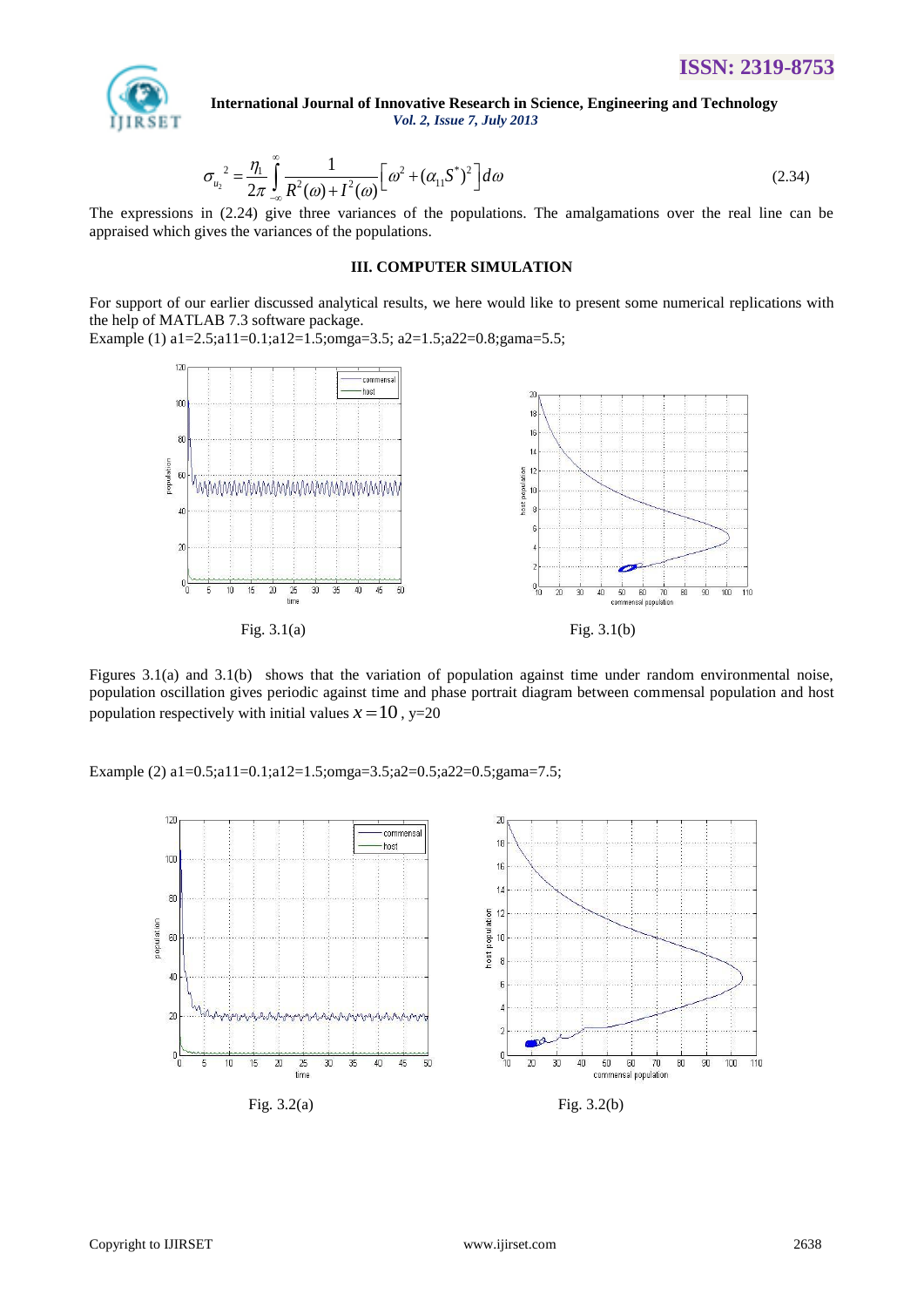

Figures 3.2(a) and 3.2(b) shows that the variation of population against time under random environmental noise, population oscillation gives periodic against time and phase portrait diagram between commensal population and host population respectively with initial values  $x=10$ ,  $y=20$ 

Example (3): a1=5.5;a11=0.1;a12=1.5;omga=3.5; a2=2.5;a22=0.5;gama=7.5;



Fig. 3.3(a) Fig. 3.3(b)

Figures 3.3(a) and 3.3(b) shows that the variation of population against time under random environmental noise, population oscillation gives periodic against time and phase portrait diagram between commensal population and host population respectively with initial values  $x = 20$ , y=30

Example (4): a1=5.5;a11=0.1;a12=1.5;omga=3.5;a2=2.5;a22=0.5;gama=7.5;



Figures 3.4(a) and 3.4(b) shows that the variation of population against time under random environmental noise, population oscillation gives periodic against time and phase portrait diagram between commensal population and host population respectively with initial values  $x = 20$ , y=30

.